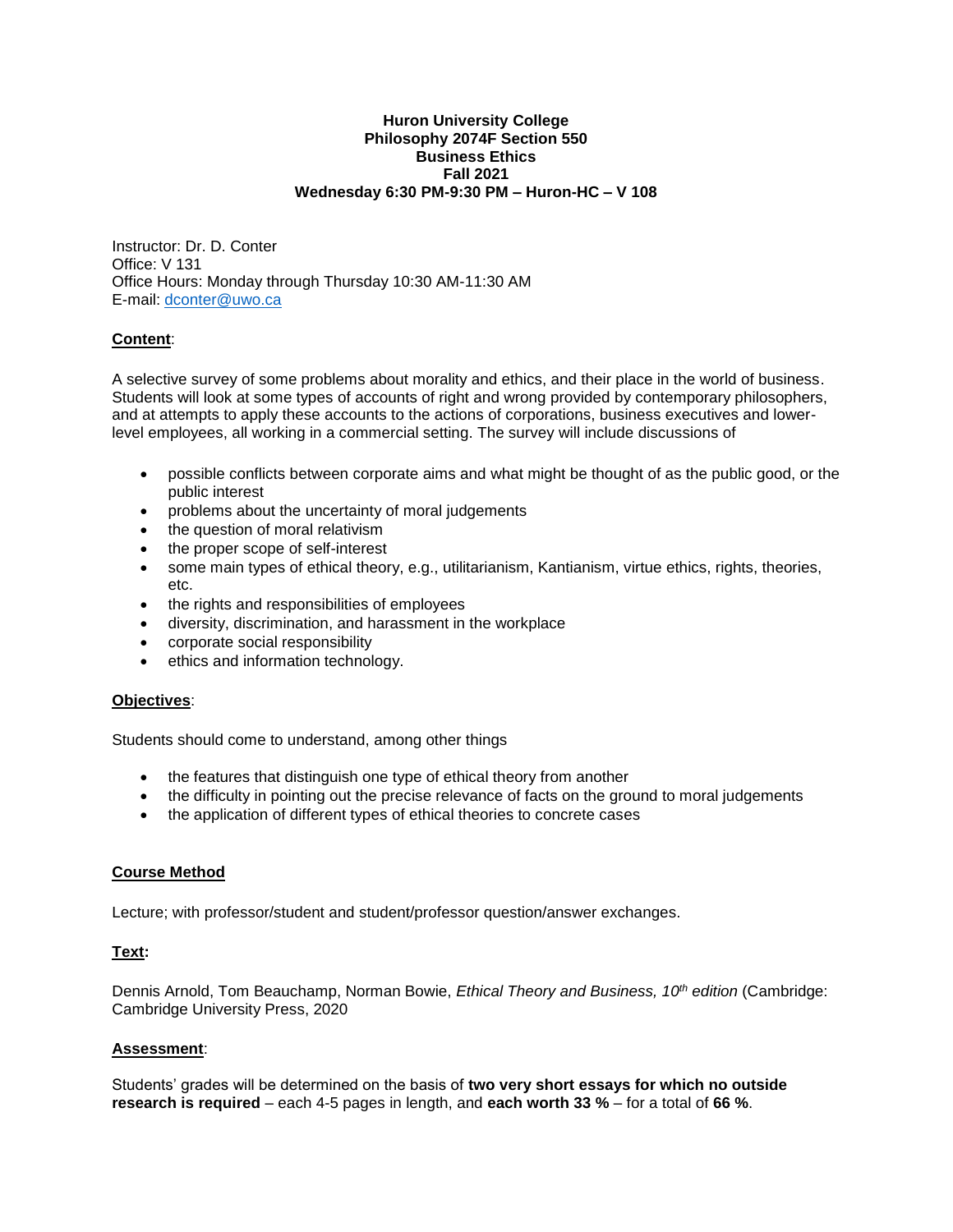There will also be a **final examination** worth **34 %**.

1. **The due dates for the essays are Tuesday, October 5 and Tuesday, November 9.**

The essays **MUST** uploaded as a PDF file to **OWL** by noon on the relevant due dates. For each essay, the topic will appear on **OWL** at approximately 10 AM, one week preceding the due date. **Note that you have** *one week* **in which to complete each assignment. Obviously, you need to arrange your work schedule appropriately.**

**Under no circumstances will extensions be granted by me acting alone Students who fail to submit an essay on time must consult the Academic Counsellor. In such a case, if there is a recommendation from the Academic Counsellor, students who get such a recommendation from the Academic Counsellor must submit their assignments within 48 hours of the Academic Counsellor's recommendation. Notwithstanding the above, students who FOR ANY REASON AT ALL fail to submit the two essays at the appropriate time will not be permitted to write the final exam.**

2. The **final exam** will be written during the final exam period at a date and time specified by the University. The final exam will be a multiple-choice exam.

Students who for any reason at all miss the scheduled final exam and are granted permission to write the special final on the date specified by the College must understand that both the content and the format of the special final may be different from the regularly scheduled final exam.

### **Syllabus**

(The page numbers below are those in the print version of the textbook, and also in the Amazon Kindle edition of the textbook.

**Week 1 September 8-10** pages 1-32

**Week 2 September 13-17** no class due to the Jewish holiday of Yom Kippur

**Week 3 September 20-24**  pages 32-61

**Week 4, September 27-October 1**  pages 61-87

**Week 5 October 4-8** pages 88-122

**Week 6 October 11-15** pages 124-148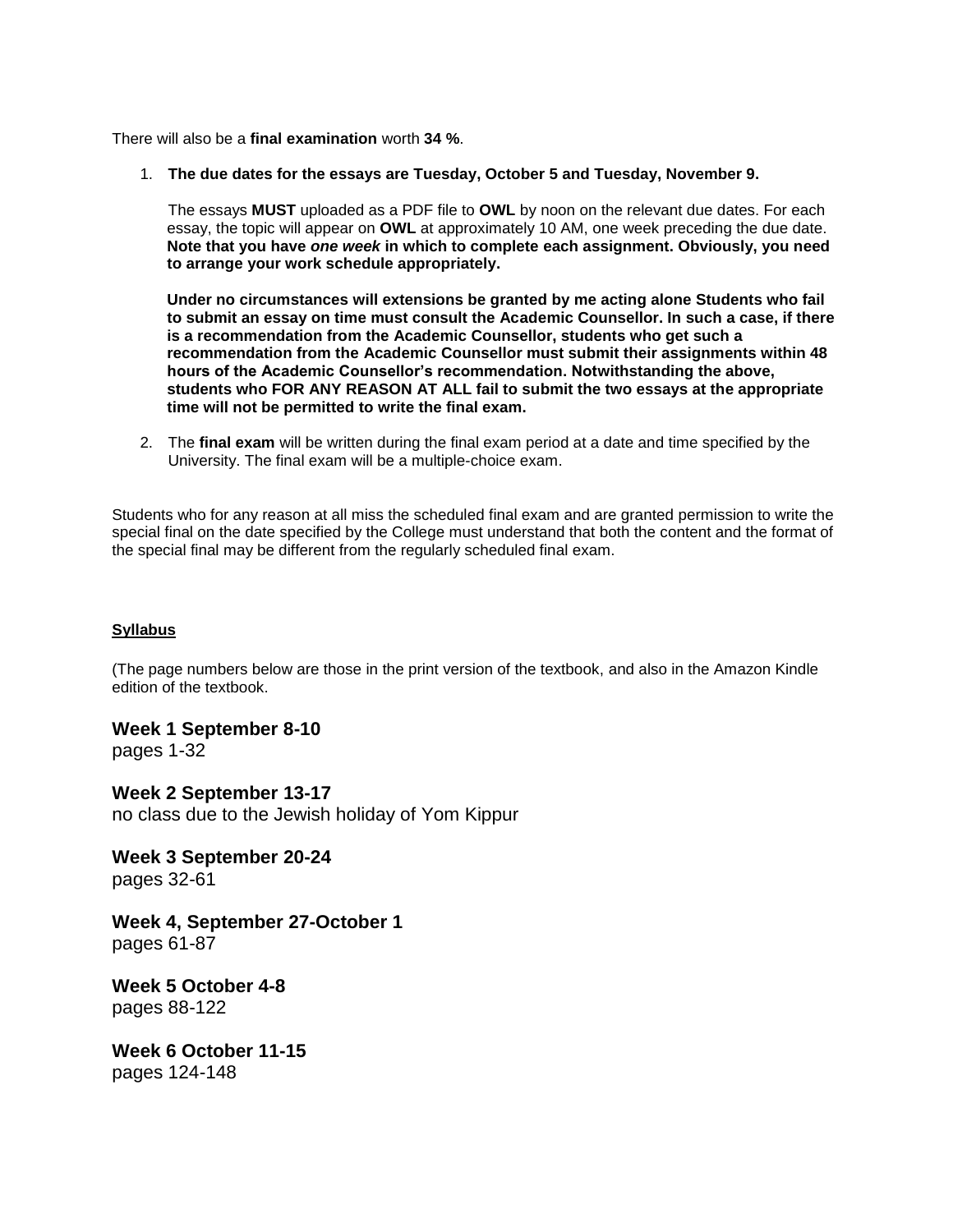**Week 7 October 18-22** pages 148-178

**Week 8 October 25-29** pages 178-211

**Week 9 November 1-5** No classes: Reading Week

**Week 10 November 8-12** pages 211-239

**Week 11 November 15-19** pages 239-266

**Week 12 November 22-26** pages 266-294

**Week 12 November 29-December 3** pages 294-325

**Week 14 December 6-8** Review, examination matters



# **Appendix to Course Outlines: Academic Policies & Regulations 2021 - 2022**

### **Prerequisite and Antirequisite Information**

Students are responsible for ensuring that they have successfully completed all course prerequisites and that they have not completed any course antirequisites. Unless you have either the requisites for this course or written special permission from your Dean to enroll in it, you may be removed from this course and it will be deleted from your record. This decision may not be appealed. You will receive no adjustment to your fees in the event that you are dropped from a course for failing to have the necessary prerequisites.

### **Pandemic Contingency**

In the event of a COVID-19 resurgence during the course that necessitates the course delivery moving away from face-to-face interaction, all remaining course content will be delivered entirely online, typically using a combination of synchronous instruction (i.e., at the times indicated in the timetable) and asynchronous material (e.g., posted on OWL for students to view at their convenience). Any remaining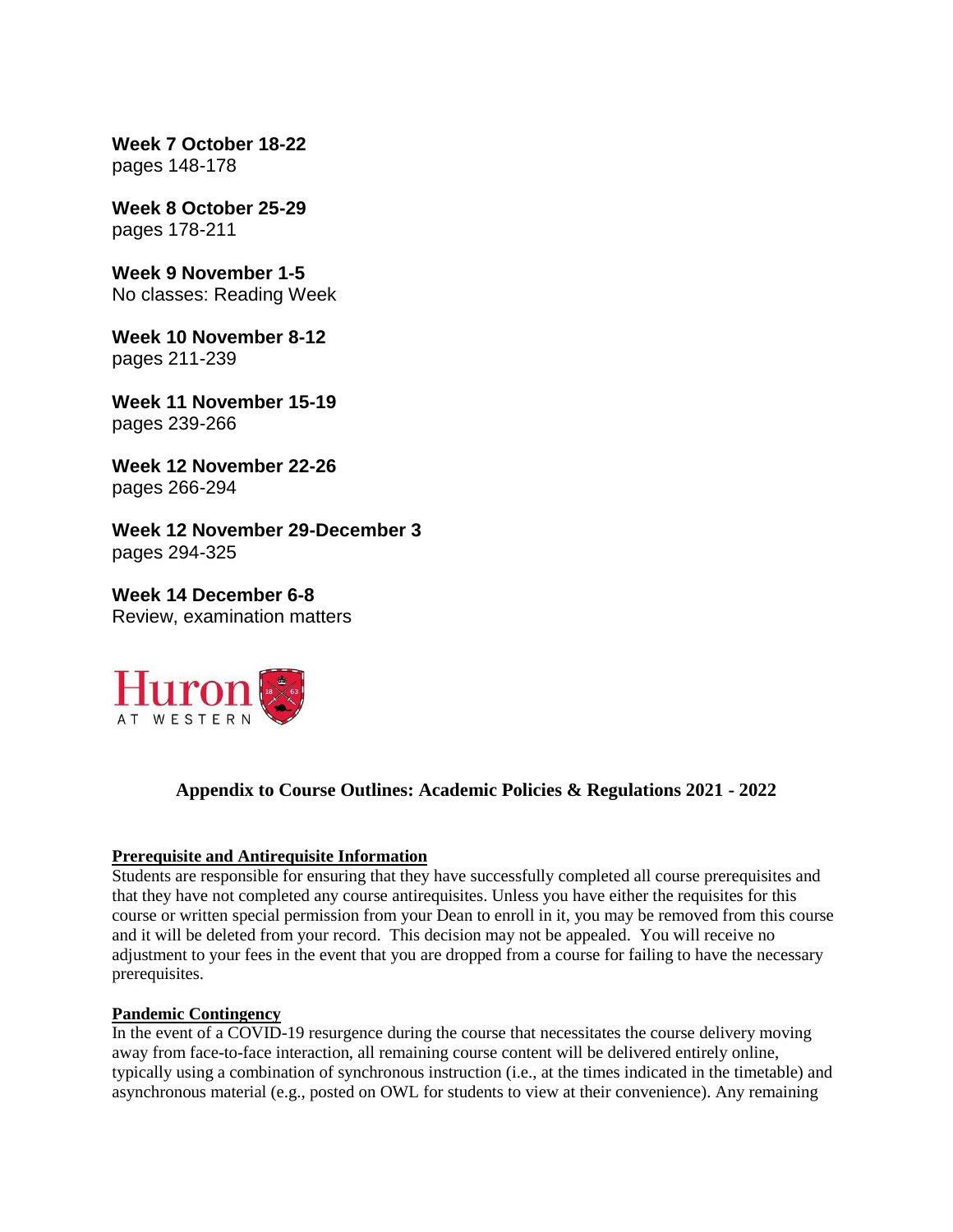assessments will also be conducted online at the discretion of the course instructor. In the unlikely event that changes to the grading scheme are necessary, these changes will be clearly communicated as soon as possible.

## **Student Code of Conduct**

Membership in the community of Huron University College and Western University implies acceptance by every student of the principle of respect for the rights, responsibilities, dignity and well-being of others and a readiness to support an environment conducive to the intellectual and personal growth of all who study, work, and live within it. Upon registration, students assume the responsibilities that such registration entails. While in the physical or online classroom, students are expected to behave in a manner that supports the learning environment of others. Please review the Student Code of Conduct at: [https://huronatwestern.ca/sites/default/files/Res%20Life/Student%20Code%20of%20Conduct%20-](https://huronatwestern.ca/sites/default/files/Res%20Life/Student%20Code%20of%20Conduct%20-%20Revised%20September%202019.pdf) [%20Revised%20September%202019.pdf.](https://huronatwestern.ca/sites/default/files/Res%20Life/Student%20Code%20of%20Conduct%20-%20Revised%20September%202019.pdf)

## **Attendance Regulations for Examinations**

A student is entitled to be examined in courses in which registration is maintained, subject to the following limitations:

- 1) A student may be debarred from writing the final examination for failure to maintain satisfactory academic standing throughout the year.
- 2) Any student who, in the opinion of the instructor, is absent too frequently from class or laboratory periods in any course will be reported to the Dean of the Faculty offering the course (after due warning has been given). On the recommendation of the Department concerned, and with the permission of the Dean of that Faculty, the student will be debarred from taking the regular examination in the course. The Dean of the Faculty offering the course will communicate that decision to the Dean of the Faculty of registration.

Review the policy on Attendance Regulations for Examinations here: [https://www.uwo.ca/univsec/pdf/academic\\_policies/exam/attendance.pdf.](https://www.uwo.ca/univsec/pdf/academic_policies/exam/attendance.pdf)

### **Statement on Academic Offences**

Scholastic offences are taken seriously and students are directed to read the appropriate policy, specifically, the definition of what constitutes a Scholastic Offence, at the following website: [https://www.uwo.ca/univsec/pdf/academic\\_policies/appeals/scholastic\\_discipline\\_undergrad.pdf.](https://www.uwo.ca/univsec/pdf/academic_policies/appeals/scholastic_discipline_undergrad.pdf) The appeals process is also outlined in this policy as well as more generally at the following website: [https://www.uwo.ca/univsec/pdf/academic\\_policies/appeals/appealsundergrad.pdf.](https://www.uwo.ca/univsec/pdf/academic_policies/appeals/appealsundergrad.pdf)

### **Turnitin.com**

All required papers may be subject to submission for textual similarity review to the commercial plagiarism detection software under license to the University for the detection of plagiarism. All papers submitted for such checking will be included as source documents in the reference database for the purpose of detecting plagiarism of papers subsequently submitted to the system. Use of the service is subject to the licensing agreement, currently between The University of Western Ontario and Turnitin.com [\(http://www.turnitin.com\)](http://www.turnitin.com/).

### **Statement on Use of Electronic Devices**

It is not appropriate to use electronic devices (such as, but not limited to, laptops, cell phones) in the classroom for non-classroom activities. Such activity is disruptive and distracting to other students and to the instructor, and can inhibit learning. Students are expected to respect the classroom environment and to refrain from inappropriate use of technology and other electronic devices in class.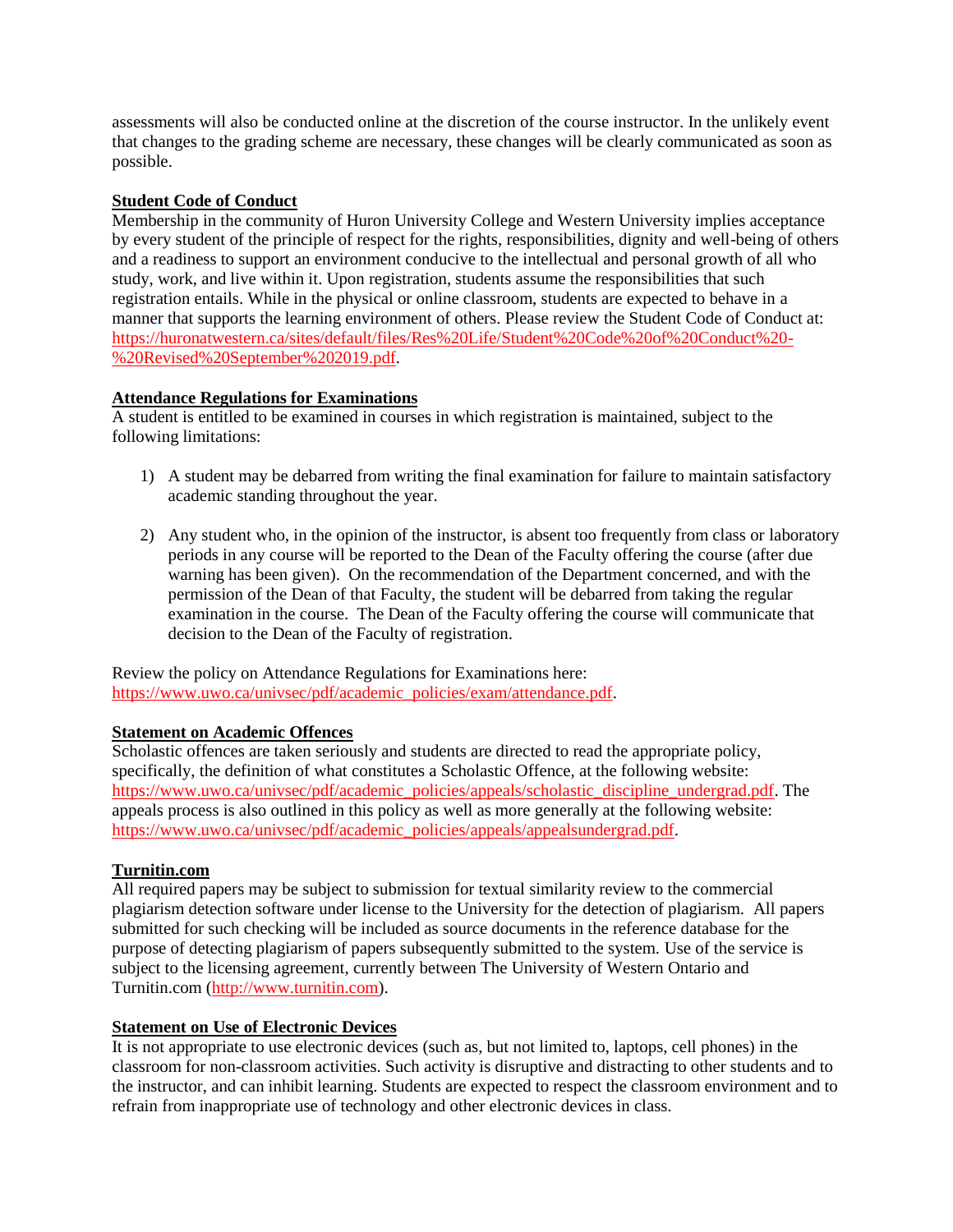## **Statement on Use of Personal Response Systems ("Clickers")**

Personal Response Systems ("clickers") may be used in some classes. If clickers are to be used in a class, it is the responsibility of the student to ensure that the device is activated and functional. Students must see their instructor if they have any concerns about whether the clicker is malfunctioning. Students must use only their own clicker. If clicker records are used to compute a portion of the course grade:

- the use of somebody else's clicker in class constitutes a scholastic offence
- the possession of a clicker belonging to another student will be interpreted as an attempt to commit a scholastic offence.

## **Academic Consideration for Missed Work**

Students who are seeking academic consideration for missed work during the semester may submit a selfreported absence form online provided that the absence is **48 hours or less** and the other conditions specified in the Senate policy at

[https://www.uwo.ca/univsec/pdf/academic\\_policies/appeals/accommodation\\_illness.pdf](https://www.uwo.ca/univsec/pdf/academic_policies/appeals/accommodation_illness.pdf) are met.

Students whose absences are expected to last **longer than 48 hours**, or where the other conditions detailed in the policy are not met (e.g., work is worth more than 30% of the final grade, the student has already used 2 self-reported absences, the absence is during the final exam period), may receive academic consideration by submitting a Student Medical Certificate (for illness) or other appropriate documentation (for compassionate grounds). The Student Medical Certificate is available online at [https://www.uwo.ca/univsec/pdf/academic\\_policies/appeals/medicalform.pdf.](https://www.uwo.ca/univsec/pdf/academic_policies/appeals/medicalform.pdf)

All students pursuing academic consideration, regardless of type, must contact their instructors no less than 24 hours following the end of the period of absence to clarify how they will be expected to fulfill the academic responsibilities missed during their absence. **Students are reminded that they should consider carefully the implications of postponing tests or midterm exams or delaying submission of work, and are encouraged to make appropriate decisions based on their specific circumstances.**

Students who have conditions for which academic accommodation is appropriate, such as disabilities or ongoing or chronic health conditions, should work with Accessible Education Services to determine appropriate forms of accommodation. Further details concerning policies and procedures may be found at: [http://academicsupport.uwo.ca/.](http://academicsupport.uwo.ca/)

### **Policy on Academic Consideration for a Medical/ Non-Medical Absence**

## **(a) Consideration on Medical Grounds for assignments worth** *less than 10%* **of final grade: Consult Instructor Directly and Contact Academic Advising**

When seeking consideration on **medical grounds** for assignments worth *less than 10%* of the final course grade, and if the student has exceeded the maximum number of permissible Self-Reported absences, the student should contact the instructor directly. The student need only share broad outlines of the medical situation. The instructor **may** require the student to submit documentation to the academic advisors, in which case she or he will advise the student and inform the academic advisors to expect documentation. If documentation is requested, the student will need to complete and submit the [Student Medical Certificate.](https://www.uwo.ca/univsec/pdf/academic_policies/appeals/medicalform_15JUN.pdf) The instructor may not collect medical documentation. The advisors will contact the instructor when the medical documentation is received, and will outline the severity and duration of the medical challenge as expressed on the Student Medical Certificate and in any other supporting documentation. The student will be informed that the instructor has been notified of the presence of medical documentation, and will be instructed to work as quickly as possible with the instructor on an agreement for accommodation.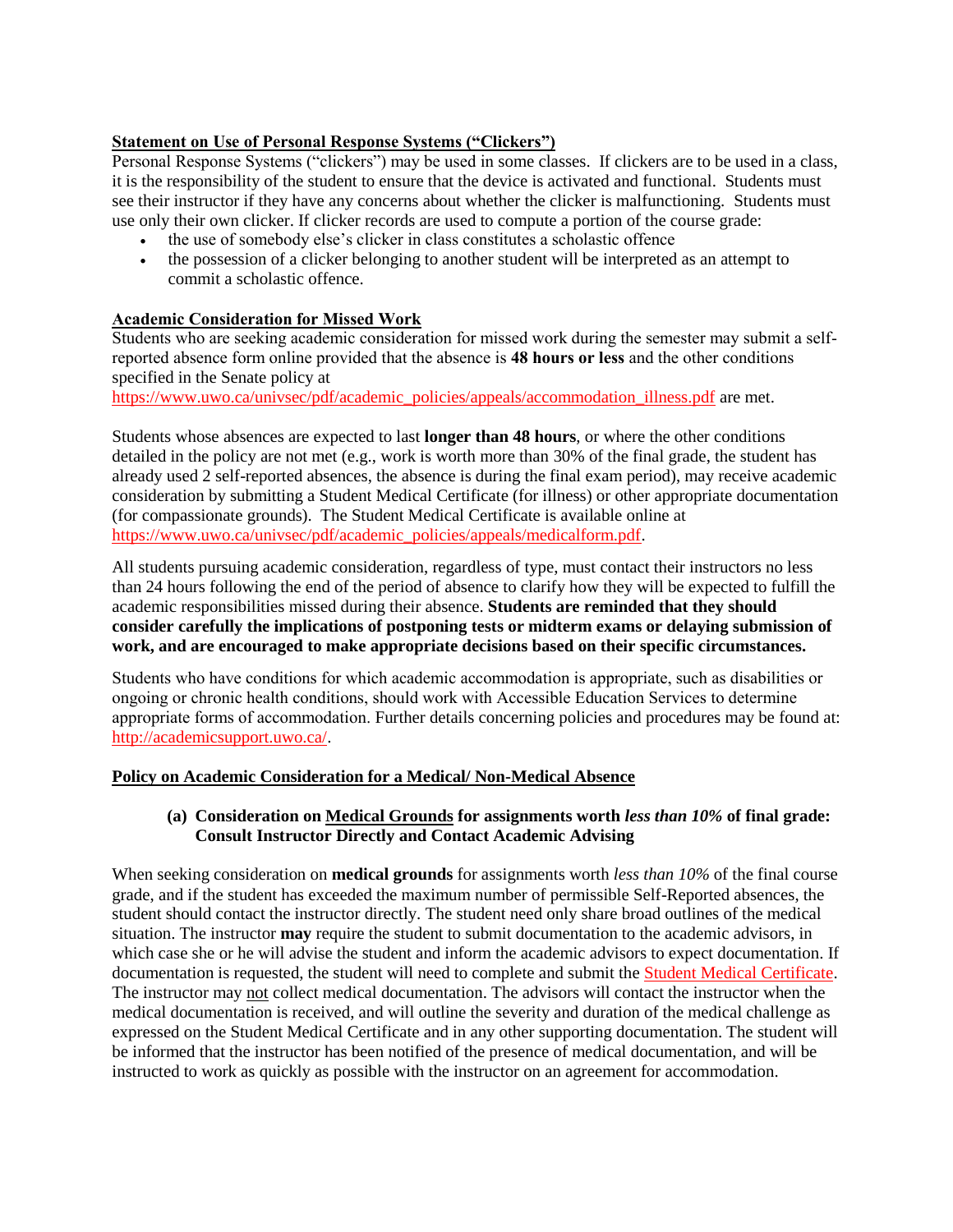### **(b) Consideration on Non-Medical Grounds: Consult Huron Support Services/Academic Advising, or email [huronsss@uwo.ca.](mailto:huronsss@uwo.ca)**

Students seeking academic consideration for a **non-medical** absence (e.g. varsity sports, religious, compassionate, or bereavement) will be required to provide appropriate documentation where the conditions for a Self-Reported Absence have not been met, including where the student has exceeded the maximum number of permissible Self-Reported. All consideration requests must include a completed [Consideration Request Form.](https://huronatwestern.ca/sites/default/files/Forms/Academic%20Consideration%20Request%20Form%202020.pdf) Late penalties may apply at the discretion of the instructor.

Please review the full policy on Academic Consideration for medical and non-medical absence at: [https://www.uwo.ca/univsec/pdf/academic\\_policies/appeals/accommodation\\_illness.pdf.](https://www.uwo.ca/univsec/pdf/academic_policies/appeals/accommodation_illness.pdf) Consult Huron [Academic Advising](https://huronatwestern.ca/student-life/student-services/academic-advising/) at [huronsss@uwo.ca](mailto:huronsss@uwo.ca) for any further questions or information.

### **Support Services**

For advice on course selections, degree requirements, and for assistance with requests for medical accommodation, students should email an Academic Advisor in Huron's Student Support Services at [huronsss@uwo.ca.](mailto:huronsss@uwo.ca) An outline of the range of services offered is found on the Huron website at: [https://huronatwestern.ca/student-life/student-services/.](https://huronatwestern.ca/student-life/student-services/)

Department Chairs, Program Directors and Coordinators are also able to answer questions about individual programs. Contact information can be found on the Huron website at: [https://huronatwestern.ca/contact/faculty-staff-directory/.](https://huronatwestern.ca/contact/faculty-staff-directory/)

If you think that you are too far behind to catch up or that your workload is not manageable, you should consult your Academic Advisor. If you are considering reducing your workload by dropping one or more courses, this must be done by the appropriate deadlines. Please refer to the Advising website, <https://huronatwestern.ca/student-life/student-services/academic-advising/> or review the list of official Sessional Dates on the Academic Calendar, available here: [http://www.westerncalendar.uwo.ca/SessionalDates.cfm.](http://www.westerncalendar.uwo.ca/SessionalDates.cfm)

You should consult with the course instructor and the Academic Advisor who can help you consider alternatives to dropping one or more courses. Note that dropping a course may affect OSAP and/or Scholarship/Bursary eligibility.

Huron Student Support Services:<https://huronatwestern.ca/student-life/student-services/> Office of the Registrar: <https://registrar.uwo.ca/> Student Quick Reference Guide:<https://huronatwestern.ca/student-life/student-services/#1> Academic Support & Engagement:<http://academicsupport.uwo.ca/> Huron University College Student Council: [https://huronatwestern.ca/student-life/beyond](https://huronatwestern.ca/student-life/beyond-classroom/hucsc/)[classroom/hucsc/](https://huronatwestern.ca/student-life/beyond-classroom/hucsc/)  Western USC:<http://westernusc.ca/your-services/#studentservices>

### **Mental Health & Wellness Support at Huron and Western**

University students may encounter setbacks from time to time that can impact academic performance. Huron offers a variety of services that are here to support your success and wellbeing. Please visit <https://huronatwestern.ca/student-life-campus/student-services/wellness-safety> for more information or contact staff directly:

Wellness Services: [huronwellness@huron.uwo.ca](mailto:huronwellness@huron.uwo.ca) Community Safety Office: [safety@huron.uwo.ca](mailto:safety@huron.uwo.ca) Chaplaincy: [gthorne@huron.uwo.ca](mailto:gthorne@huron.uwo.ca)